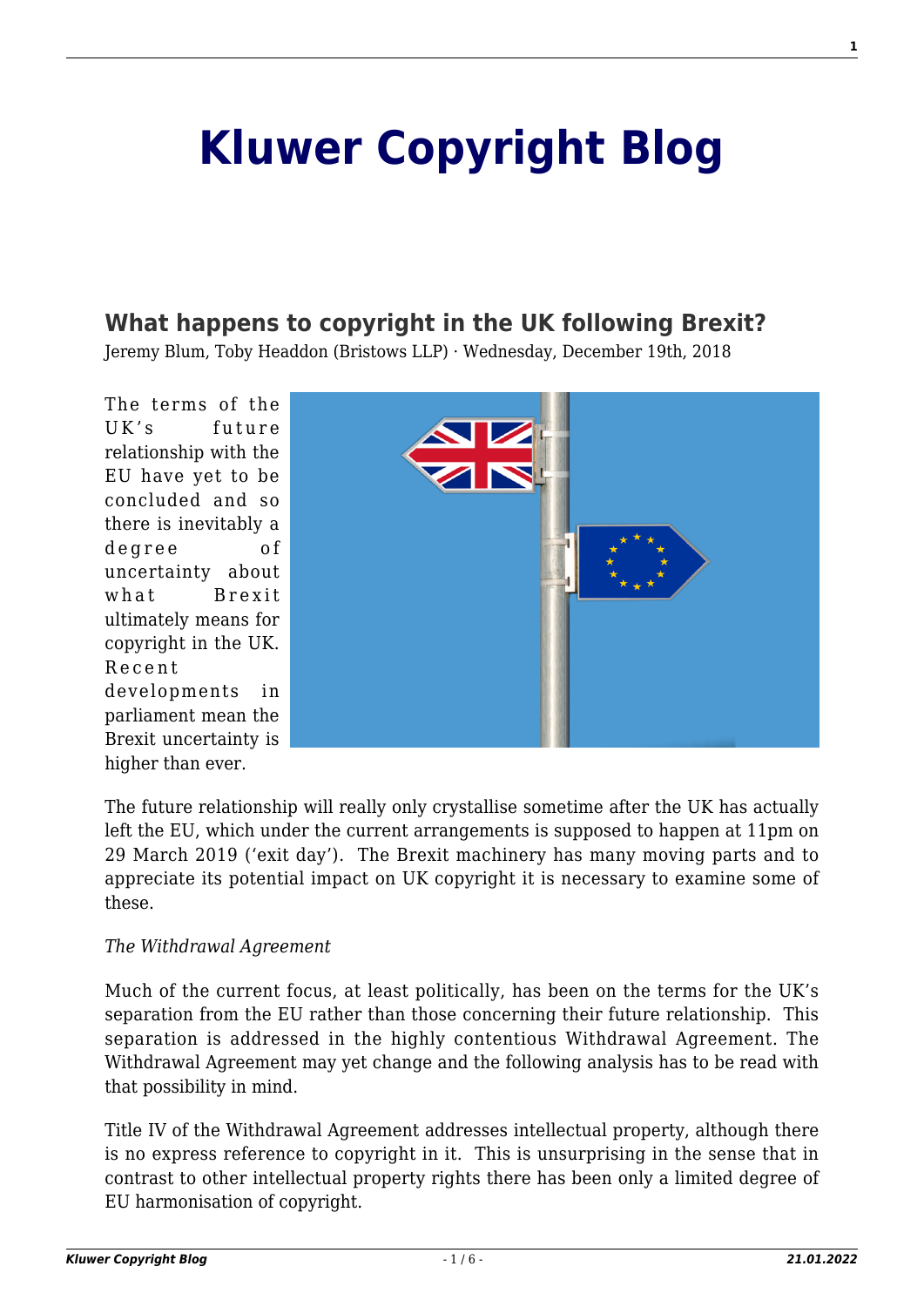Clearly it is going to take some time to negotiate the terms of the future relationship and therefore the Withdrawal Agreement, at least as it presently stands, provides for a transition period from the date of exit and ending on 31 December 2020. During this transition period, EU law would continue to apply in the UK. So while there is no express reference to copyright in Title IV, for the transition period at least, EU law relating to copyright would continue to apply.

# *The Political Declaration*

In addition to the Withdrawal Agreement, the Department for Exiting the European Union has published a Political Declaration which sets out the framework for the future relationship. Title VII (Intellectual Property) of the Political Declaration addresses copyright only at a very high level. Notably it refers to preserving the "current high levels of protection, inter alia, of certain rights under copyright law, such as the sui generis right on databases and the artists' resale right."

The reference to "certain rights under copyright law" reflects the fact that only certain aspects of copyright law have been harmonised in the EU. The aim of the Political Declaration is to preserve the level of protection accorded to those harmonised aspects in any future relationship between the EU and the UK.

# *The European Union (Withdrawal Act) 2018*

<span id="page-1-0"></span>The European Union (Withdrawal) Act 2018 ("the Withdrawal Act") repeals the European Communities Act 1972 on exit and ends the supremacy of EU law in UK law. At the same time, it also provides that directly applicable EU law, such as regulations, have effect in UK law without the need for further implementing legislation and that secondary legislation made under section 2(2) of the 1972 Act – which would include UK statutory instruments implementing EU copyright-related directives[\[1\]](#page-4-0) – are preserved on and after exit day. The Secretary of State is also empowered to deal with deficiencies in retained EU law arising as a result of the UK's withdrawal from the EU. The reality is that on exit day UK copyright law would not change dramatically. However, because the supremacy of EU law will no longer operate, the UK Parliament would be in a position to repeal or amend elements of that 'retained' law as it sees fit. So in the medium to long term, it is conceivable that some more substantive change may happen.

# *International copyright conventions, treaties & agreements*

Leaving aside for the moment the terms of both the separation and the future relationship, one certainty is that the various international instruments relevant to copyright to which the UK is a signatory will remain unaffected, thus ensuring that the UK is required to continue to abide by the substantive minima of protection prescribed in those instruments. These include the Berne Convention, Rome Convention, TRIPS Agreement, WIPO Copyright Treaty, and WIPO Performances and Phonograms Treaty.

The UK has also signed but not yet ratified the Beijing Treaty on Audiovisual Performances and the Marrakesh VIP Treaty – the UK intends to ratify the latter but this will not take place before exit day.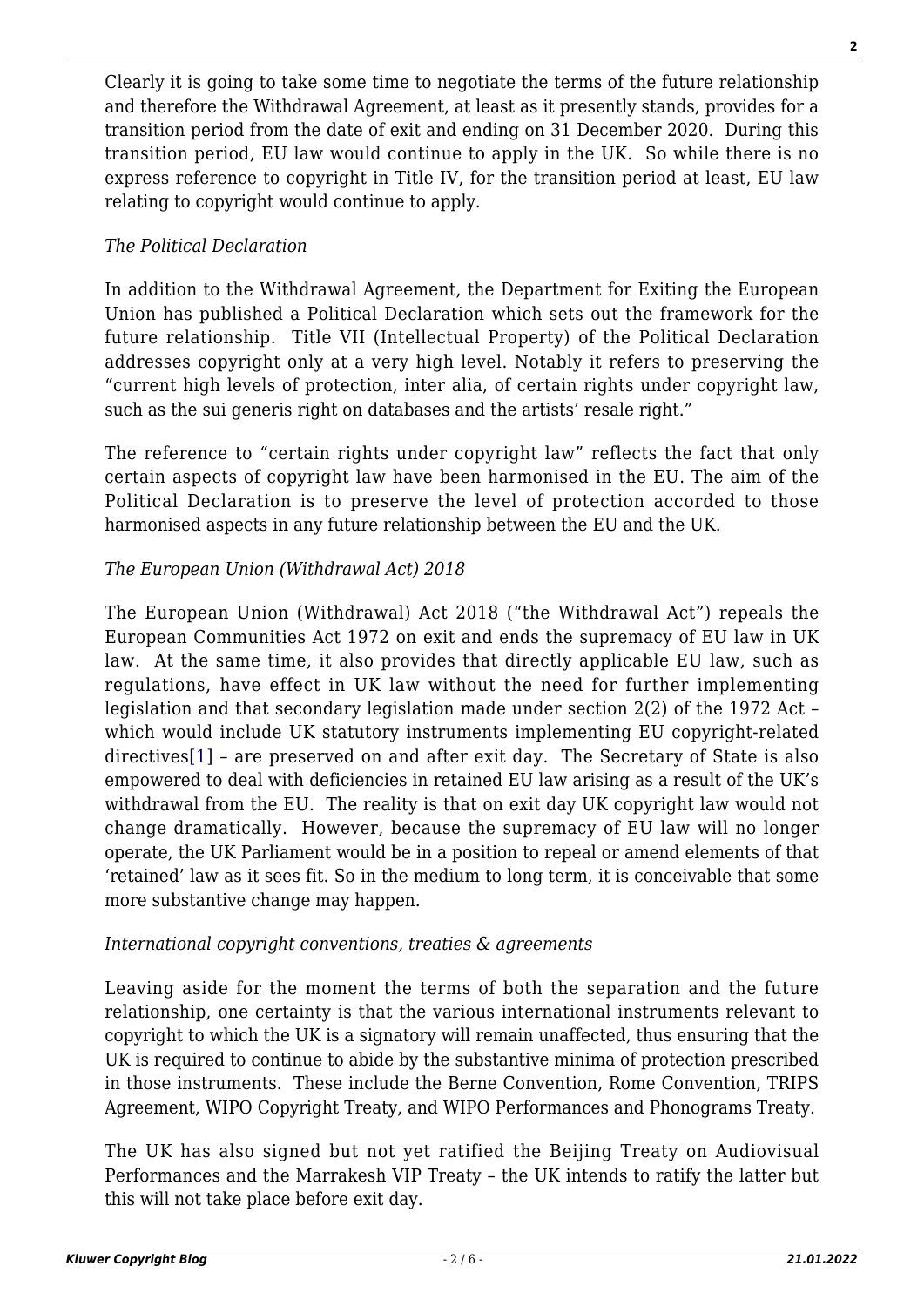#### *Pending copyright legislation*

There are two significant copyright-related proposals pending in the context of the European Commission's Digital Single Market strategy.

Firstly, there is the proposed directive on Copyright in the Digital Single Market, which includes the much debated press publishers' right for digital uses and similarly controversial obligations on platforms which effectively require them to deploy filtering technology. If the transition period in the Withdrawal Agreement is confirmed and the (anticipated 12 month) period for implementing the directive does not extend beyond the transition period, then the UK would be required to implement it.

Secondly, there is the proposed regulation laying down rules on the exercise of copyright and related rights applicable to certain online transmissions of broadcasting organisations and retransmissions of television and radio programmes. If the regulation is finalised and becomes directly applicable in the transition period, it will form part of UK law.

Conversely, if the UK fails to reach a deal with the EU by exit or does not reach agreement on a transition period, it would not be required to implement the directive and the regulation would not be directly applicable in the UK.

#### *Copyright case law of the CJEU*

Under the Withdrawal Act, the 'pre-exit' copyright case law of the CJEU is to be accorded the same binding/precedent status as decisions of the UK Supreme Court. Conversely, the 'post-exit' copyright case law of the CJEU is not binding in the UK.

From a practical perspective, the position in unlikely to be quite so binary. There are several reasons why the UK courts may continue to pay close attention to copyright case law of the CJEU. In particular:

- While the UK Supreme Court would, following exit day, no longer be bound by the supremacy of EU law, it would be required to apply the same test for departing from an earlier CJEU decision as it would in departing from its own case law and is unlikely to do so lightly.
- Absent there having been any changes to the underlying substantive copyright law in issue before it, a UK court may have little incentive to depart from the CJEU's copyright case law (although it is possible to envisage some judges taking a more proactive approach in relation to some areas, such as the communication to the public right where CJEU case law has been inconsistent).
- Insofar as the UK wishes to remain aligned with the EU, in the sense of being part of an economic trading area, there may be an inclination to keep the UK's copyright jurisprudence broadly aligned with that of the EU.
- The Withdrawal Act makes it clear that the UK courts remain free to have regard to anything done on or after exit day by the CJEU or other EU entity so far as it is relevant to a matter before it.

Of course, references to the CJEU for preliminary rulings on points of EU copyright law would no longer be possible for UK courts after exit day.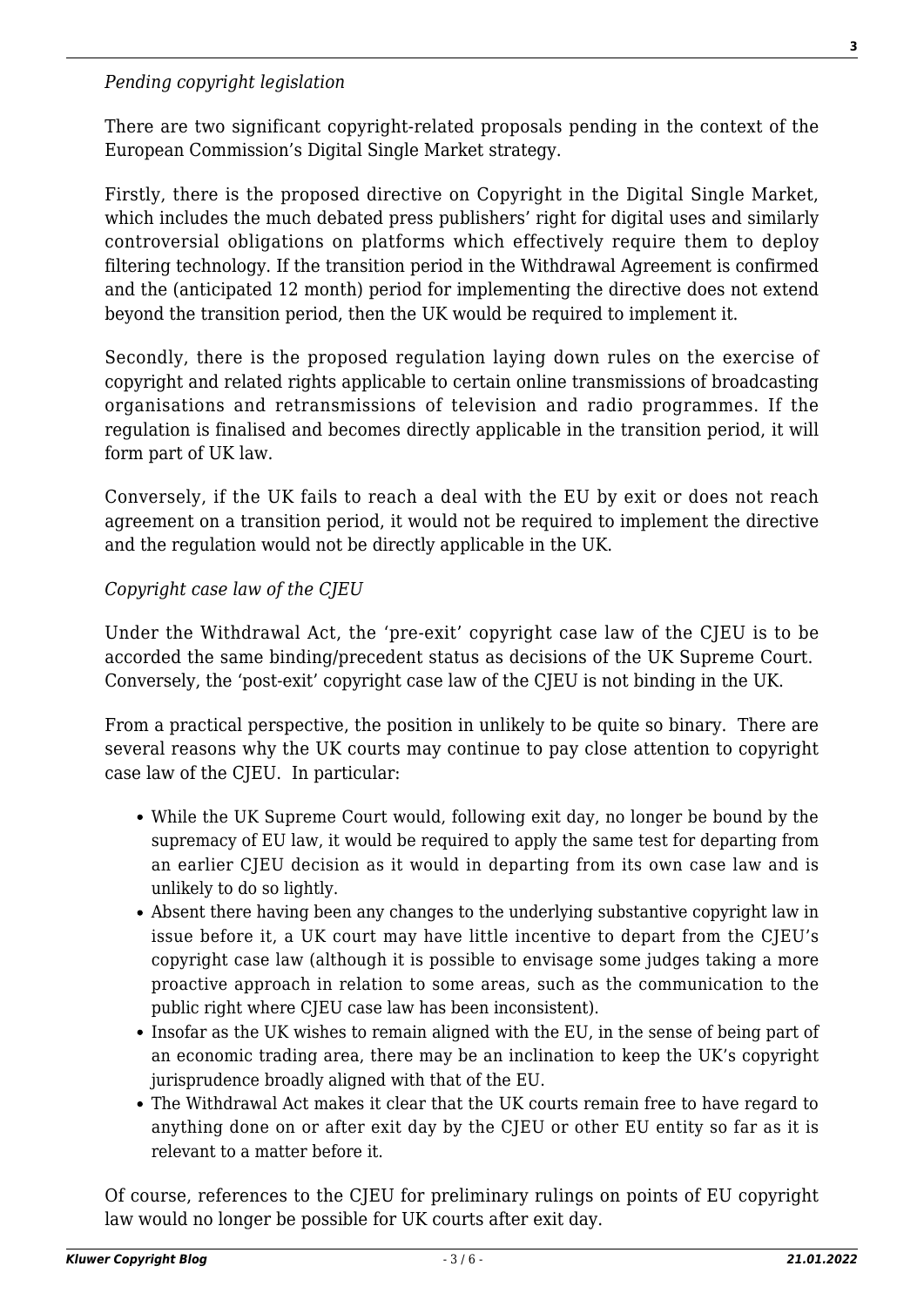#### *Exhaustion of copyright*

Article 61 of the Withdrawal Agreement on exhaustion of intellectual property rights applies to copyright as it does other intellectual property rights. This would mean that the status quo would be maintained up to the end of the transition period: copyright exhausted in the EU and UK prior to the end of the transition period would remain exhausted within the EU and UK.

The medium to long-term approach of the UK to exhaustion of copyright (and intellectual property rights more generally) is likely to take its lead from the shape of any future trading relationship between the UK and the EU. Presently, the UK Government is undertaking a research program to inform its future strategy on exhaustion. It is possible that it will revert to a regime of 'international exhaustion', at least in relation to goods having been placed on the market outside of the EEA by or with the consent of the copyright holder.

The Department for Business, Energy & Industrial Strategy has issued a Technical Notice on exhaustion of intellectual property rights in the absence of a deal being reached. In simple terms, it would mean that the UK would continue to receive parallel imports from the EEA but there may be restrictions on the parallel import of goods from the UK to the EEA if the destination country within the EEA does not consider the intellectual property right to have been exhausted by having been placed on the market in the UK by or with the consent of the rightholder. The Secretary of State has also issued a draft Statutory Instrument for the eventuality of a no-deal scenario which also adopts this 'one-way street'.

#### *No deal consequences*

As exit day approaches, and with political consensus within the UK around the separation arrangements in a state of flux, the prospect of 'no deal' being reached has come into sharp relief. The consequences of a no-deal scenario for copyright may, however, be less pronounced than for other intellectual property rights as much of it is rooted in domestic law or derived from harmonising EU directives that would be preserved under the Withdrawal Act.

There would, however, be some effects in relation to cross-border aspects of copyright. In anticipation of the possibility of a no-deal scenario, the Department for Business, Energy & Industrial Strategy issued a series of technical notices, including the one mentioned above and also one describing some of the consequences of a nodeal scenario from a cross-border copyright perspective. It is a rather disparate list which highlights the practical difficulties that UK consumers and businesses could face. Notably:

- There would be no obligation on EEA states to provide *sui generis* database rights to UK nationals, residents and businesses and UK database rights may be unenforceable in the EEA meaning it would be necessary to rely on database copyright and, more likely, contractual restrictions instead in the EEA.
- The Portability Regulation would cease to apply to UK nationals in the EU, meaning that UK consumers would be more likely to see restrictions to their online content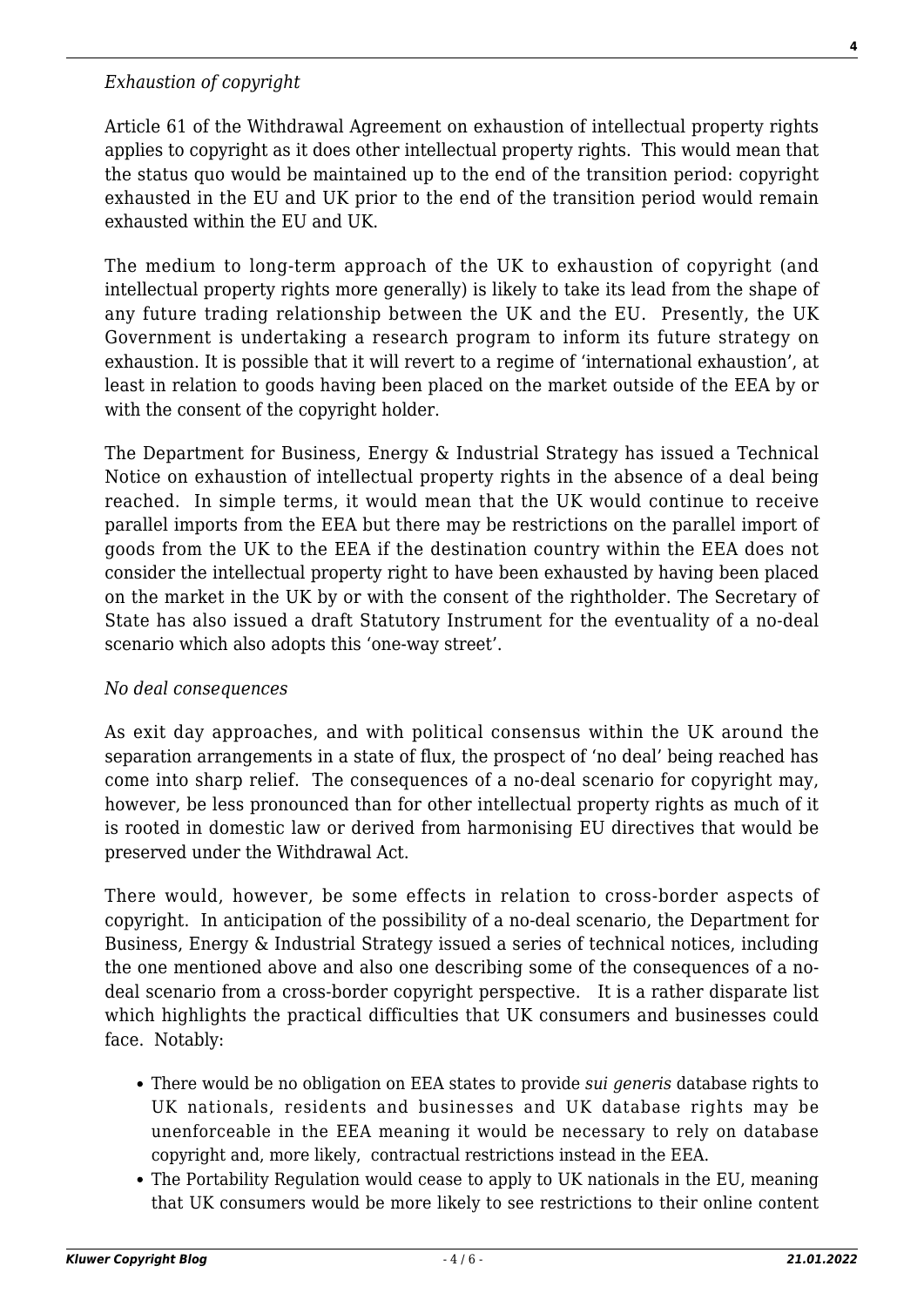services when temporarily in the EU.

- UK-based satellite broadcasters that presently rely on the country-of-origin clearance rule for EEA broadcasts may have to obtain clearance in each EU Member State.
- Institutions that rely on the orphan works exception and that make works available online in the EEA may infringe copyright and therefore may need to introduce geoblocking to reduce infringement risk.
- UK Collective Management Organisations ("CMOs") would not be able to mandate EEA CMOs to provide multi-territorial licensing of online rights. Instead, such UK CMOs might need to enter into contracts to continue doing so.

#### *Conclusion*

This short commentary sets out, at the time of writing, the position in relation to UK copyright following Brexit. That position will require careful monitoring, particularly in light of the political uncertainty around the separation arrangements and future relationship between the UK and EU. The Brexit divorce remains an ever changing unknown at this stage.

<span id="page-4-0"></span>*[\[1\]](#page-1-0) This might include UK implementing legislation for any of the following: InfoSoc Directive; Rental and Lending Directive; Resale Right Directive; Satellite and Cable Directive; Software Directive; Term Directive; Orphan Works Directive; Collective Rights Management Directive; Directive implementing Marrakech Treaty; Database Directive; Enforcement Directive; Ecommerce Directive; Conditional Access Directive.*

# **Kluwer IP Law**

 $\mathcal{L}_\text{max}$ 

The **2021 Future Ready Lawyer survey** showed that 81% of the law firms expect to view technology as an important investment in their future ability to thrive. With Kluwer IP Law you can navigate the increasingly global practice of IP law with specialized, local and cross-border information and tools from every preferred location. Are you, as an IP professional, ready for the future?

[Learn how](https://www.wolterskluwer.com/en/solutions/kluweriplaw?utm_source=copyrightnblog&utm_medium=articleCTA&utm_campaign=article-banner) **[Kluwer IP Law](https://www.wolterskluwer.com/en/solutions/kluweriplaw?utm_source=copyrightnblog&utm_medium=articleCTA&utm_campaign=article-banner)** [can support you.](https://www.wolterskluwer.com/en/solutions/kluweriplaw?utm_source=copyrightnblog&utm_medium=articleCTA&utm_campaign=article-banner)

*To make sure you do not miss out on regular updates from the Kluwer Copyright Blog, please subscribe [here.](http://copyrightblog.kluweriplaw.com/newsletter)*